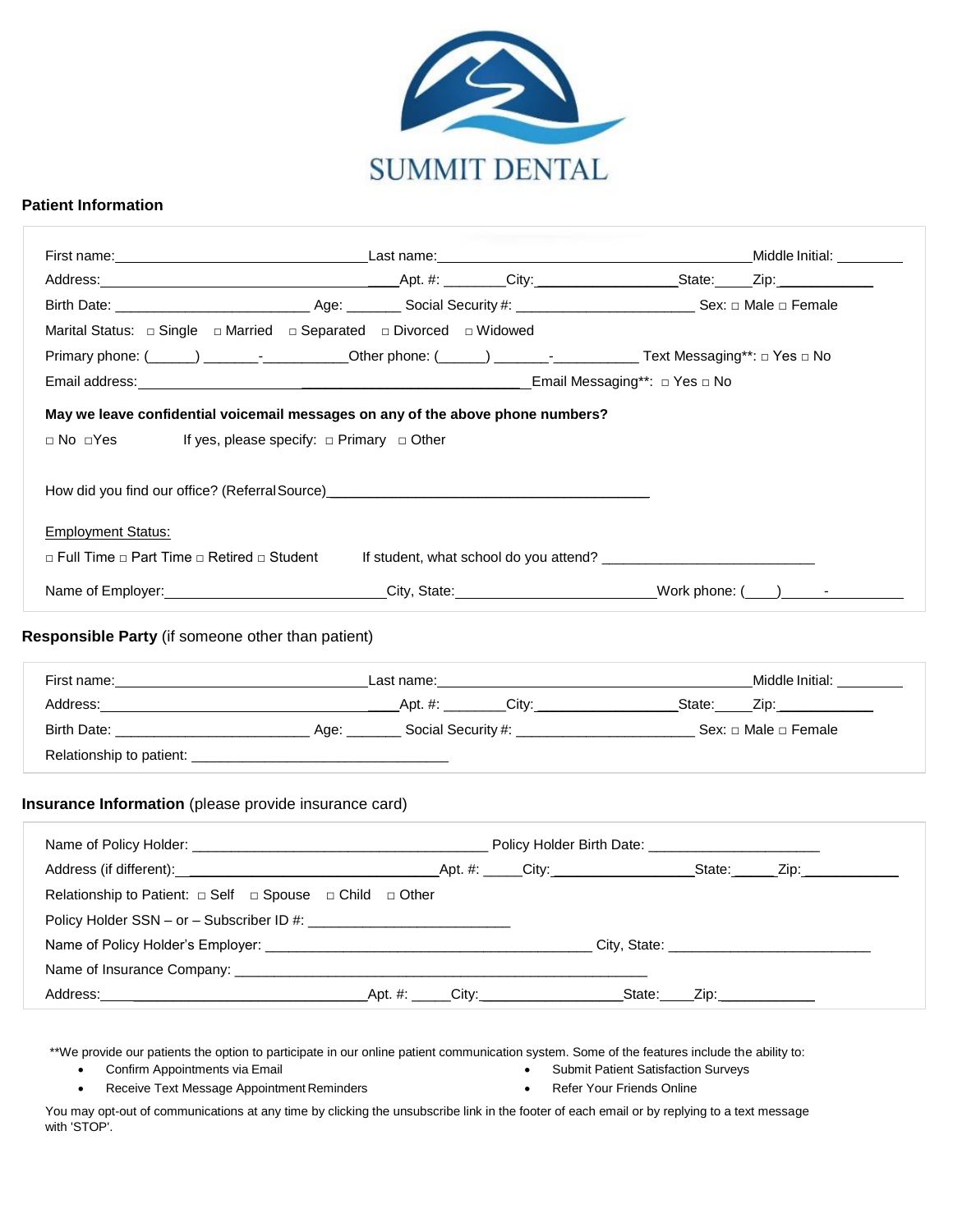# **Financial Policy**

Thank you for choosing Summit Dental. Our primary mission is to deliver the best and most comprehensive dental care available. An important part of the mission is making the cost of optimal care as easy and manageable for our patients as possible by offering several payment options.

#### **Payment Options:**

You can choose from:

- Cash, Check, Visa, Mastercard, Discover Card, or American Express
- In-house payment plans available by placing a credit card on file and filling out a credit card authorization form.
- CareCredit payment plans from CareCredit

\* We offer a 5% courtesy accounting adjustment to patients who pay for their treatment with cash or check prior to completion of care. This discount does not apply to already reduced services or insurance co-pays.

Summit Dental requires payment at the time of service. If the there is a dental laboratory cost associated with the procedure, a payment equal to 50% of the total procedure cost must be paid prior to any lab work being completed.

For patients with dental insurance, we are happy to work with your carrier to maximize your benefit and directly bill them for reimbursement for your treatment. **However, Summit Dental will only submit primary insurance claims, secondary claims are the responsibility of the patient. If we do not receive payment from your insurance carrier within 120 days, you will be financially responsible for your treatment.**

- Summit Dental charges \$30 for returned checks.
- Should your account be referred to a third-party collection agency, you agree to pay all collection fees, attorney fees, and court costs.

If you have any questions, please do not hesitate to ask. We are here to help you get the dentistry you want or need.

## **Appointment Guidelines**

Our goal is to provide quality dental care in a timely manner. Missed appointments, late cancellations, and late arrivals impede our ability to provide such care. Our office appointment guidelines are to ensure we can provide our patients with the best experience possible and enables us to better provide care to those in need.

Cancellation of an Appointment: We require a **minimum of 24hrs in advance** for all cancelled appointments. Please call, email, or respond to your text reminder that you will not be able to come to your appointment. If you cannot reach our receptionist by phone, please leave a detailed message and she will return your call to reschedule your appointment.

Missed Appointments: Failing to make a scheduled appointment without calling is considered a **"Broken Appointment" or a "No Show"** and will be recorded in your medical record as such. *We reserve the right to dismiss you from our practice for 3 recurring "Broken Appointments."* A cancelled appointment with 24 hrs notice does not count as a missed appointment.

Late Arrivals: In order to provide quality dental care in a timely manner, **arriving more than 15 minutes after your scheduled appointment will result in a "Broken Appointment"** and your appointment will have to be rescheduled for another date. *We reserve the right to dismiss you from our practice for recurring "Broken Appointments."* 

Account Balances: **We reserve the right to deny services for any patients with unpaid balances**. To resume appointments, a payment plan with monthly payments will need to be established with the Business Office. \**New charges will not be applied to your payment plan.*

I have read and understand the Written Financial Policy and Appointment Guidelines for Summit Dental

\_\_\_\_\_\_\_\_\_\_\_\_\_\_\_\_\_\_\_\_\_\_\_\_\_\_\_\_\_\_\_\_\_\_\_\_\_\_\_\_\_\_\_\_\_ \_\_\_\_\_\_\_\_\_\_\_\_\_\_\_\_\_\_\_

Print Name **Date** 

Signature **Please accept this document for all** dependents under the age of 18. □ Yes

\_\_\_\_\_\_\_\_\_\_\_\_\_\_\_\_\_\_\_\_\_\_\_\_\_\_\_\_\_\_\_\_\_\_\_\_\_\_\_\_\_\_\_\_\_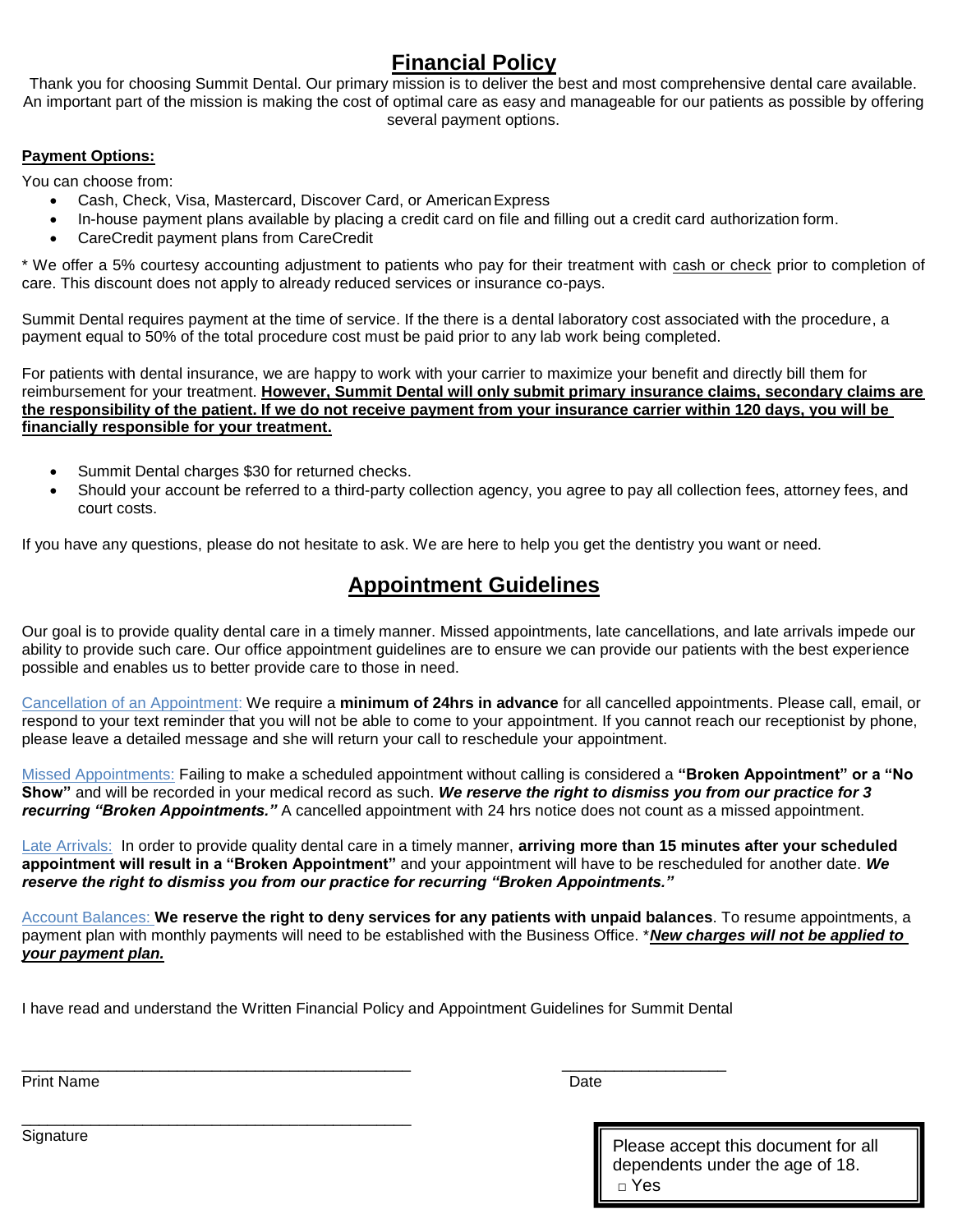### **Medical History**

To the best of my knowledge, the questions on the medical history form I filled out have been accurately answered. I understand that providing incorrect information can be dangerous to my (or patient's) health. It is my responsibility to inform the dental office of any changes in medical status.

### **HIPAA Notice of Privacy Practice**

ACKNOWLEDGEMENT OF RECEIPT

I acknowledge that I received a copy (or can obtain a copy) of Summit Dental's HIPAA Notice of Privacy Practice.

#### **HIPAA Release**

I have read and understand this form. I am signing it voluntarily. I authorize the disclosure of my health information as described in this form.

### **Assignment of Benefits**

I acknowledge that I have received a copy of the Written Financial Policy (Assignment of Benefits) form and agree to all the terms and conditions described on the form.

### **General Consent for Treatment**

#### ACKNOWLEDGEMENT OF RECEIPT

I acknowledge that I received a copy (or can obtain a copy) of Summit Dental's General Consent for Treatment Form.

**By signing below, I state that I have read and understand both the HIPAA Notice of Privacy Practice HIPAA Release as well as the Assignment of Benefits form. Additionally, by means of this signature, I affirm that I have filled out my Medical History as completely and accurately as possible.**

\_\_\_\_\_\_\_\_\_\_\_\_\_\_\_\_\_\_\_\_\_\_\_\_\_\_\_\_\_\_\_\_\_\_\_\_\_ Print Name

Signature Date **Date** 

\_\_\_\_\_\_\_\_\_\_\_\_\_\_\_\_\_\_\_\_\_\_\_\_\_\_\_\_\_\_\_\_\_\_\_\_\_ \_\_\_\_\_\_\_\_\_\_\_\_\_\_\_\_\_\_\_

Please accept this document for all dependents under the age of 18. □ Yes